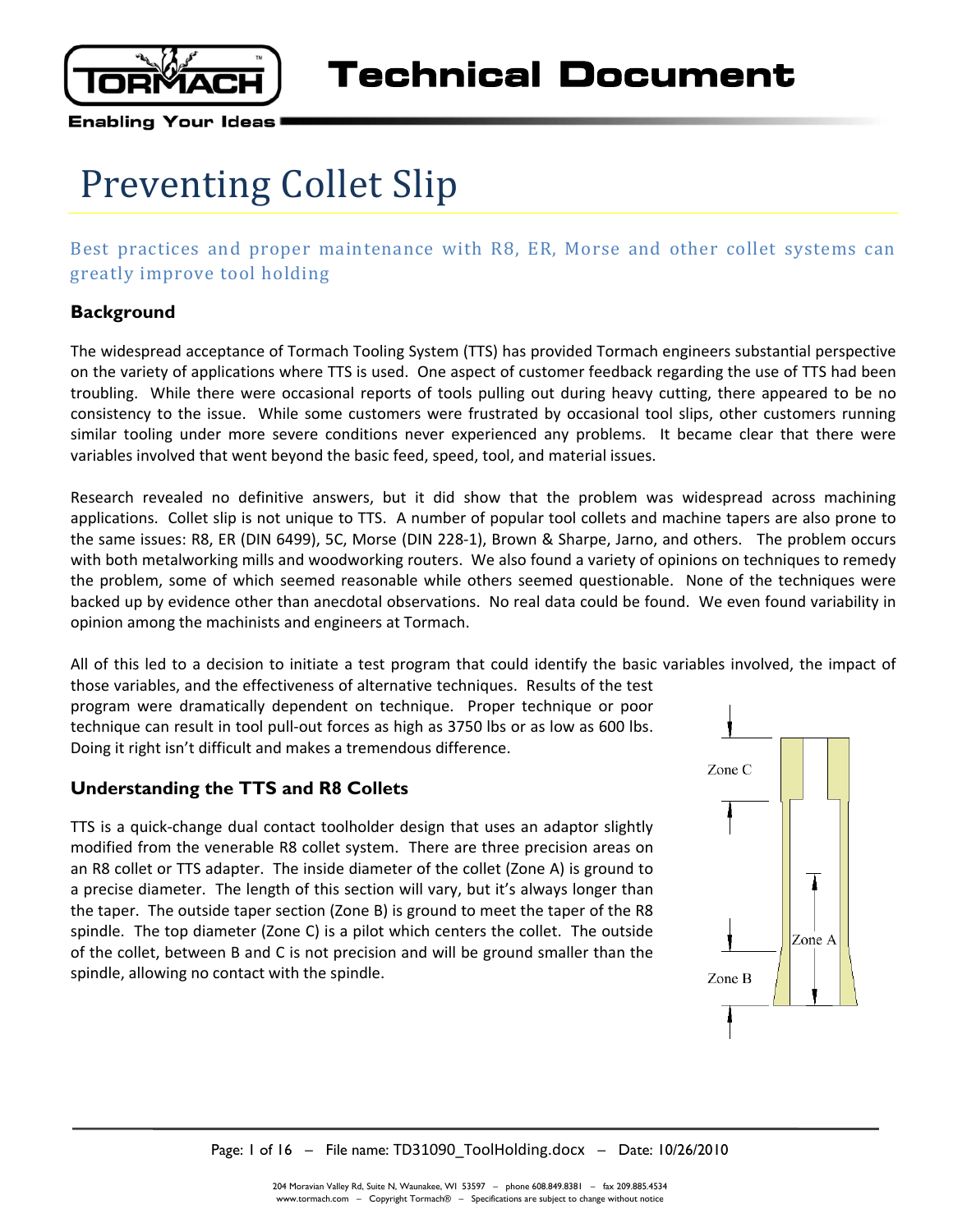

**Technical Document** 

#### **Enabling Your Ideas**

A collet with drawbar is shown to the right. The collet is closed by screwing the drawbar into the collet. Looking at the cross section, it becomes obvious that there are multiple sliding surfaces where force applied at the drawbar wrench can be lost due to friction. The only place you want to have friction is between the tool and the inside of the collet. There should be anti-seize lubricant used on the outside of the collet, the threads in the collet, and both sides of the drawbar thrust washer. Friction in any one of those areas will diminish the necessary force between the collet and the tool, making the tool more likely to slip.

As long as we're looking at R8 geometry, this is a good time to point out that the keyway in an R8 taper is for alignment only. It's there to keep the collet from spinning when the drawbar turns. It is not designed to take any significant torque. The internal alignment pin can be sheared off by either not tightening the drawbar enough or by overloading the taper on torque.



#### **Testing**

The test procedures focused on static force pullout of a TTS tool using a hydraulic press. Two variables were considered:

- 1. Surface preparation where the inside of the collet meets the outside of a tool, where high friction is necessary.
- 2. Surface preparation where low friction is necessary. This is the outside of the collet, the threads, and the thrust washer area at the top of the drawbar.

The complete test report is attached as an appendix to this report. The data provides clear evidence that demonstrates how differences in the way tools are cleaned or the way the drawbar/collet/spindle system is maintained can yield dramatic differences in resistance to tool pull-out. Improper surface preparation of the inside of the collet can reduce tool holding force by 66%. Improper maintenance of the drawbar and lack of lubrication can reduce tool holding force by 70%.

We found the testing program to be insightful. While we were aware that there was considerable variation in how people used TTS and drawbar/collet combinations, we were not aware how dramatically those variations in practice could impact their results. We believe that the conclusions from the test and the operating/maintenance recommendations below will allow everyone to find greater success with TTS as well as collet based tool holding systems.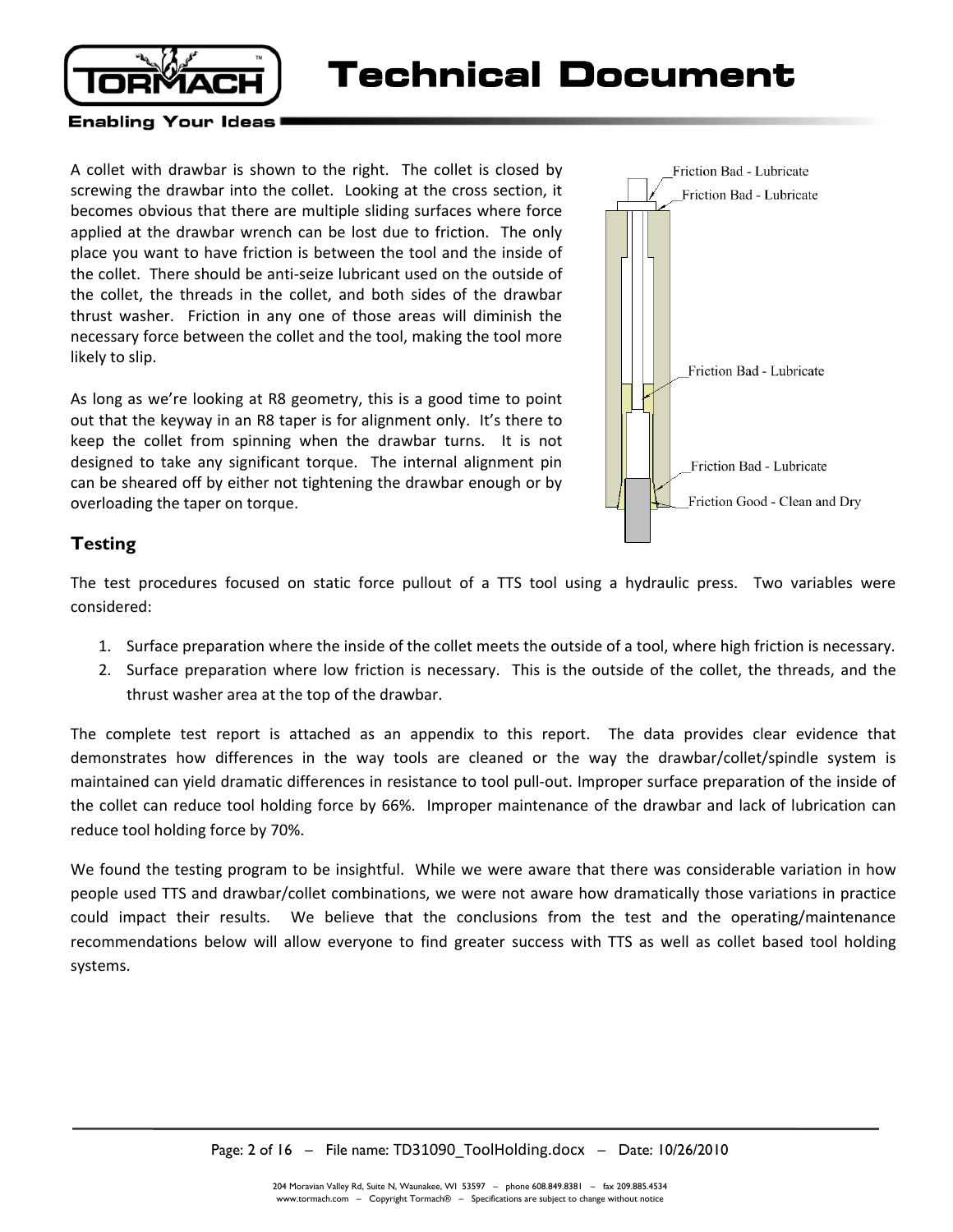

### **Recommendations**

The following recommendations are a direct result of the test outcomes.

#### **General Recommendations:**

- 1. Keep the shanks of collet mounted tools clean and dry. Tools must be cleaned when they arrive. The oil used to prevent rust during shipment is very detrimental to tool holding ability. Tools should be cleaned on occasion as they can accumulate way oil and oil from coolant emulsions.
- 2. Keep the inside of the collet clean and dry. Similar to the tools, collets must be cleaned of preservative oil when first received.
- 3. Lubricate the outside of the collet and the inside of the spindle taper with anti-seize lubricant. These are sliding surfaces and are best kept lightly lubricated. You can use Tormach PN 31273 or any other good quality anti-seize type lubricant. Lubricate sparingly to avoid risk of the lubricant migrating to the inside of the collet. Only the first inch of the spindle taper needs to be lubricated.
- 4. Lubricate the threaded section of the drawbar, the thrust shoulder, and the thrust washer with anti-seize lubricant.
- 5. Drawbar torque generally needs not exceed 30 ft lb unless extreme machining conditions are expected. Practical experience guides most machinists. It's a lot of work to always tighten to 30 ft lbs and light machining, drilling, or use of small cutters simply does not require that much force. In addition, tightening more than needed reduces the life of the collet and drawbar. For extreme conditions you can use 40 ft lb of torque.
- 6. Inspect and replace the drawbar and collet as needed. A little lathe work can usually clean up a galled surface on the drawbar thrust shoulder, but noticeable wear at the threads suggests it's time for a new drawbar. Both the drawbar and collet are wear items and should be replaced as necessary. If you need a new drawbar, it's a good idea to replace the collet at the same time.

#### **Exceptions to Recommendations**

If your shop environment leads to problems with rust on clean and dry tools, you can use oil based lapping compound between the tool and the inside of the collet. The oil base prevents rust while the abrasive creates a high friction interface. A typical compound would be LOCTITE® Clover® Silicon Carbide Grease Mix at 1200 grit. Use sparingly and avoid particle sizes larger than 1200 to avoid risk of damage to the spindle taper or other machine parts.

#### **Milling Considerations**

 We know that there are a variety of factors, including insert geometry, vibrations, shock loading, and other issues come into play during machining operations. As an example, the high helix angle found on some aluminum cutting end mills acts likes a fine pitch thread and is more effective than a conventional geometry at translating rotating torque into downward force, increasing the propensity for pull-out. Nevertheless, if the recommendations above are followed, we have not found any consistent set of machining factors that will invariably cause tool pull-out. As far as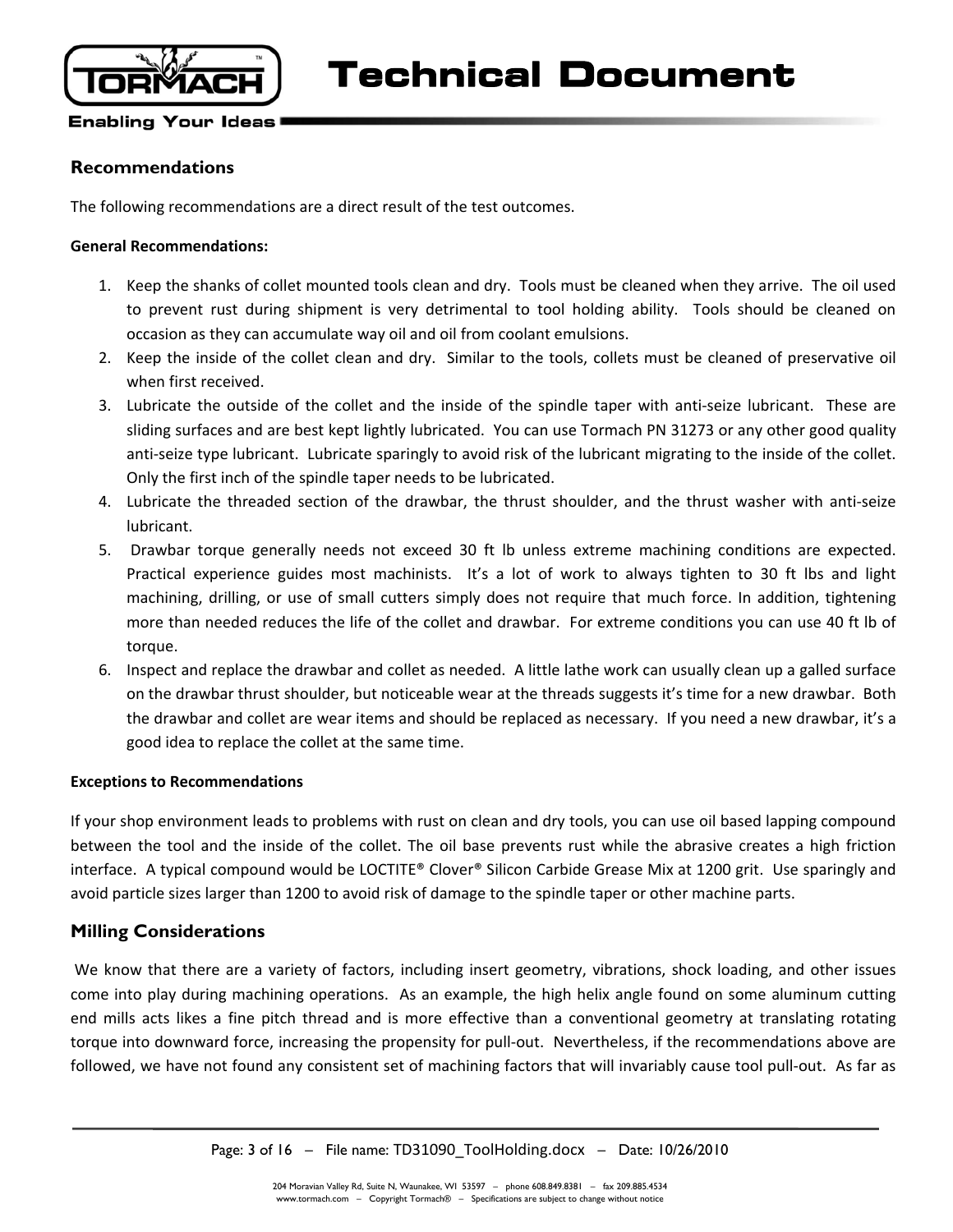

**Technical Document** 

#### **Enabling Your Ideas**

we know, there is no need to avoid any particular tool geometry, material, or tool path strategy. We believe that the recommended procedures above are all that is necessary to avoid tool pull-out.

### **Appendix**

The complete test report is attached.

### **Credits**

The testing was performed at the facilities of SDM Fabricating in Medina Ohio. Analysis of the data and the resulting test report were co-authored by Scott Mulkerin of SDM and Greg Jackson of Tormach.

# *About Tormach*

The people at Tormach are dedicated to delivering tools, accessories, and components of unprecedented value in the world of CNC and motion control. Whether you are involved in R&D, education, short-run production, or simply entrepreneurs with new ideas, Tormach products allow you to make what you need easier, quicker, and more affordable. Tormach is the inventor and manufacturer of the Tormach Tooling System (TTS) as well as a pneumatic power drawbar system designed specifically for TTS.

Tormach is headquartered in Waunakee, Wisconsin. For more information about 'personal CNC' mills and accessories, please visit www.tormach.com or contact Tormach directly at info@tormach.com

# About SDM Fabricating

SDM Fabricating is a custom machine shop. The shop is lead by Scott Mulkerin, a member of the American Pistolsmith's Guild, and specializing in Smith & Wesson revolvers and 1911 style automatics. Scott has developed a lever operated drawbar for TTS that allows quick tool change without the need for an air compressor. Scott sells the plans and can also provide machine components necessary for the conversion. The plans and videos can be seen on his web site at http://www.sdmfabricating.com/LOD.html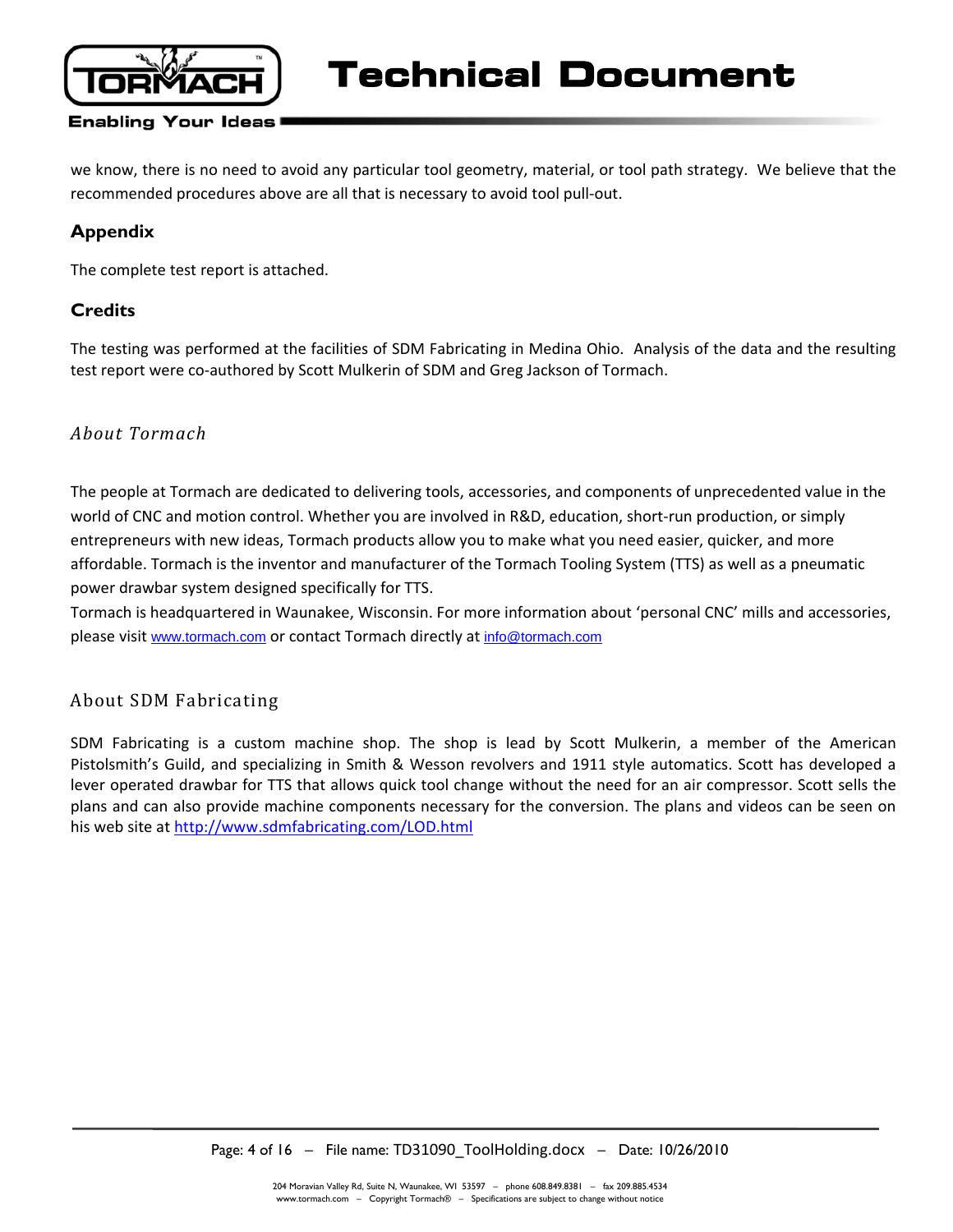

# Appendix: Tool Holder Pull-Out Testing

# **Table of Contents**

# **Scope**

This testing was done to determine what effect torque, cleanliness, lubricants and abrasive grits have on the tendency for the TTS tool holder to "pull out" of the collet. Keep in mind that all of these tests were done with a static load and do not account for the harmonic vibrations induced by tool chatter in unfavorable cutting conditions.

#### **Testing Methodology and Tools**

Load was applied with a 12 ton HF hydraulic press. Load was measured with a Dillon force gauge. The testing fixture was built to reach around the spindle and apply load directly to the TTS tool holder. The TTS blank has a 5/8" hole bored through for a short length of 5/8" rod to be fitted in. The bottom of the long arms of the fixture are radiused to match.



Figure 1 - Hydraulic press with test fixture and spindle under load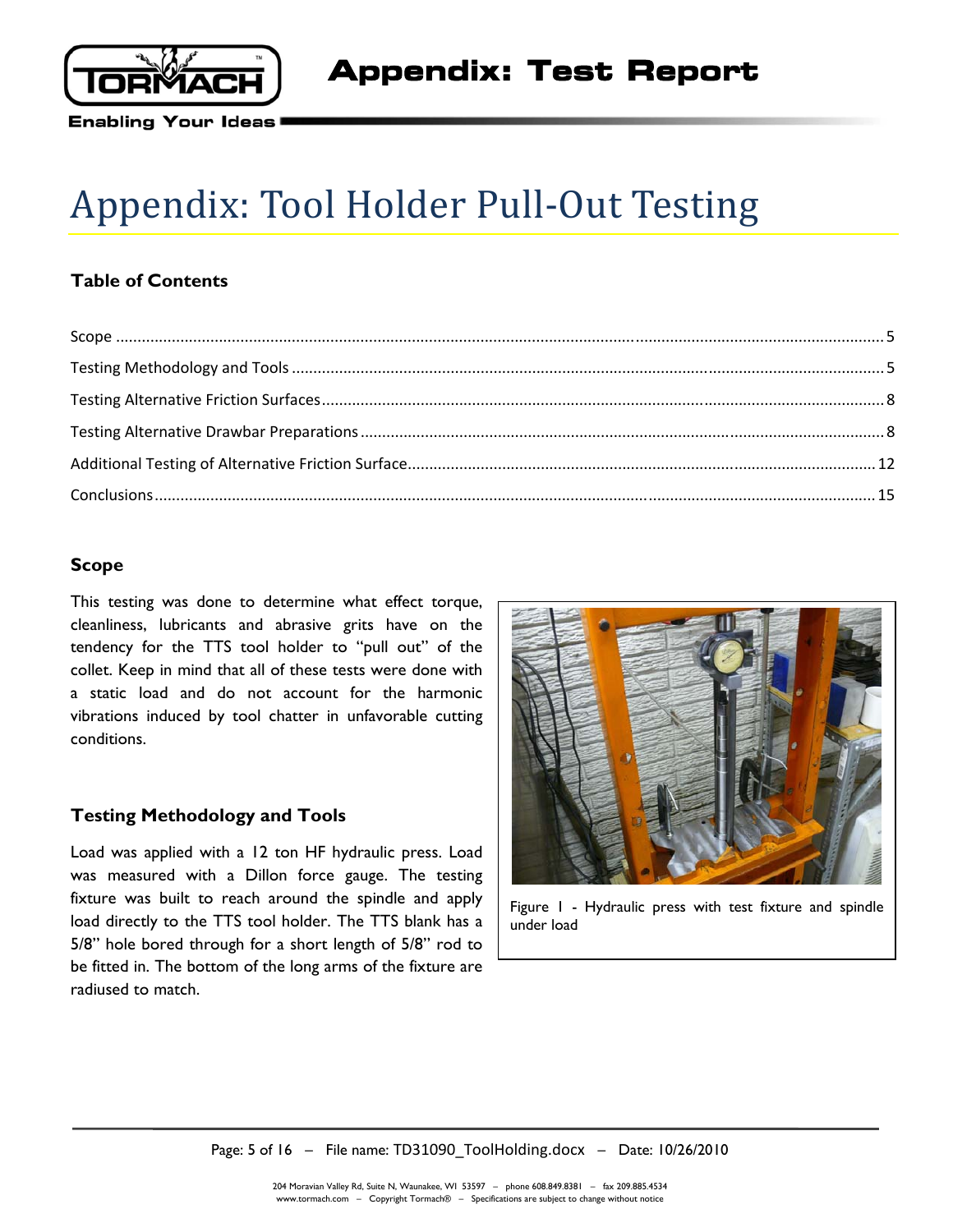

# **Appendix: Test Report**

#### **Enabling Your Ideas**



Figure 2 - TTS blank loaded in spindle with push bar inserted.



Figure 3 - Long arm just over contact point.  $\vert$  Figure 4 - Long arm in contact position.

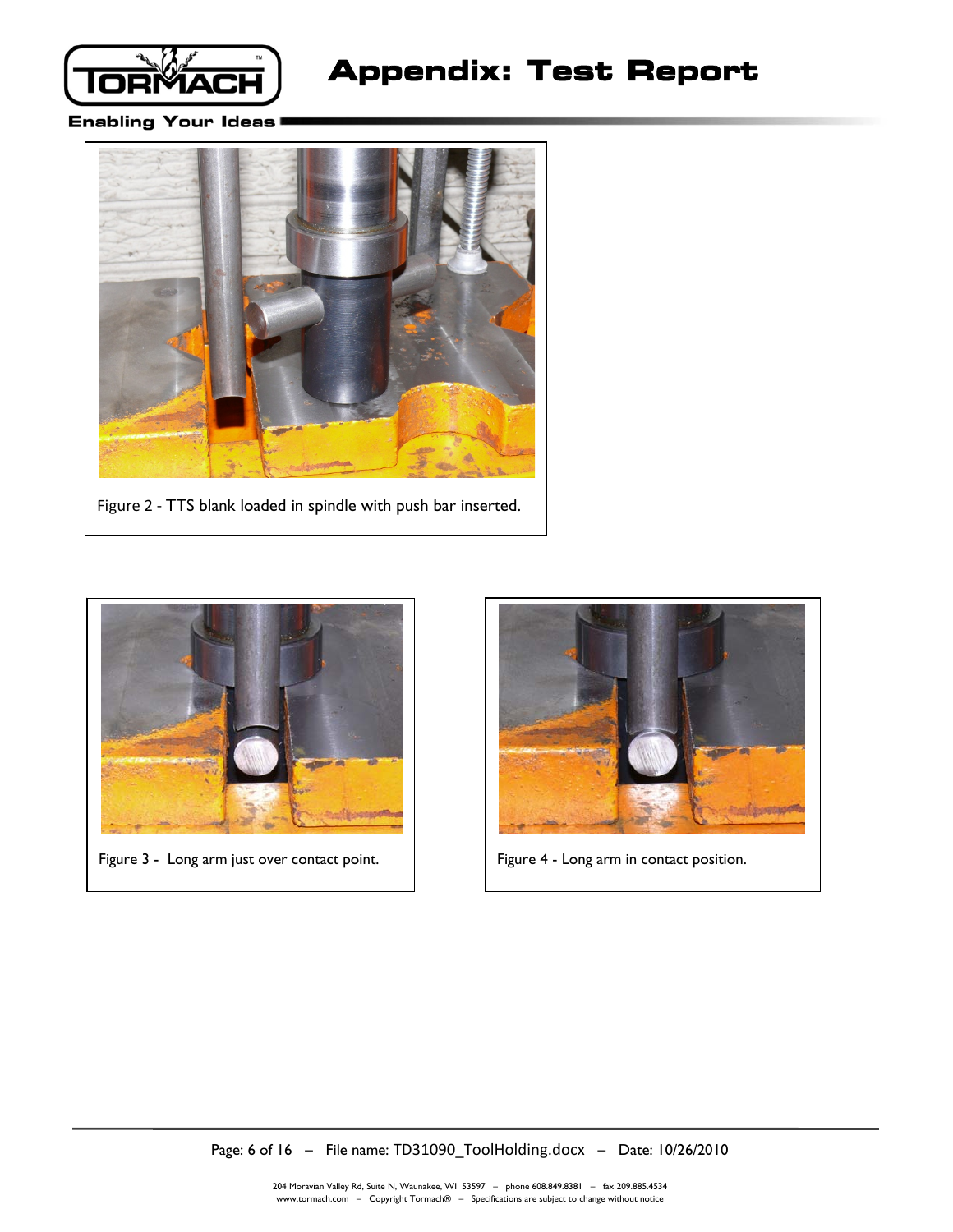

# **Appendix: Test Report**

#### **Enabling Your Ideas**

Tools and materials used:

- Klean Strip Lacquer thinner
- All abrasives were Clover Brand
- Snap-On 0-75 ft. lb. click type toque wrench
- Ungar brand Anti-Seize compound
- Not shown: WD-40 and way oil



Figure 5 - Tools and Materials

Figure 6 - Setting Drawbar Torque

Spindle was held in a pipe vise for "tool changes". Good torque wrench etiquette was followed. If a clean "click" was not achieved it was loosened and re-tightened.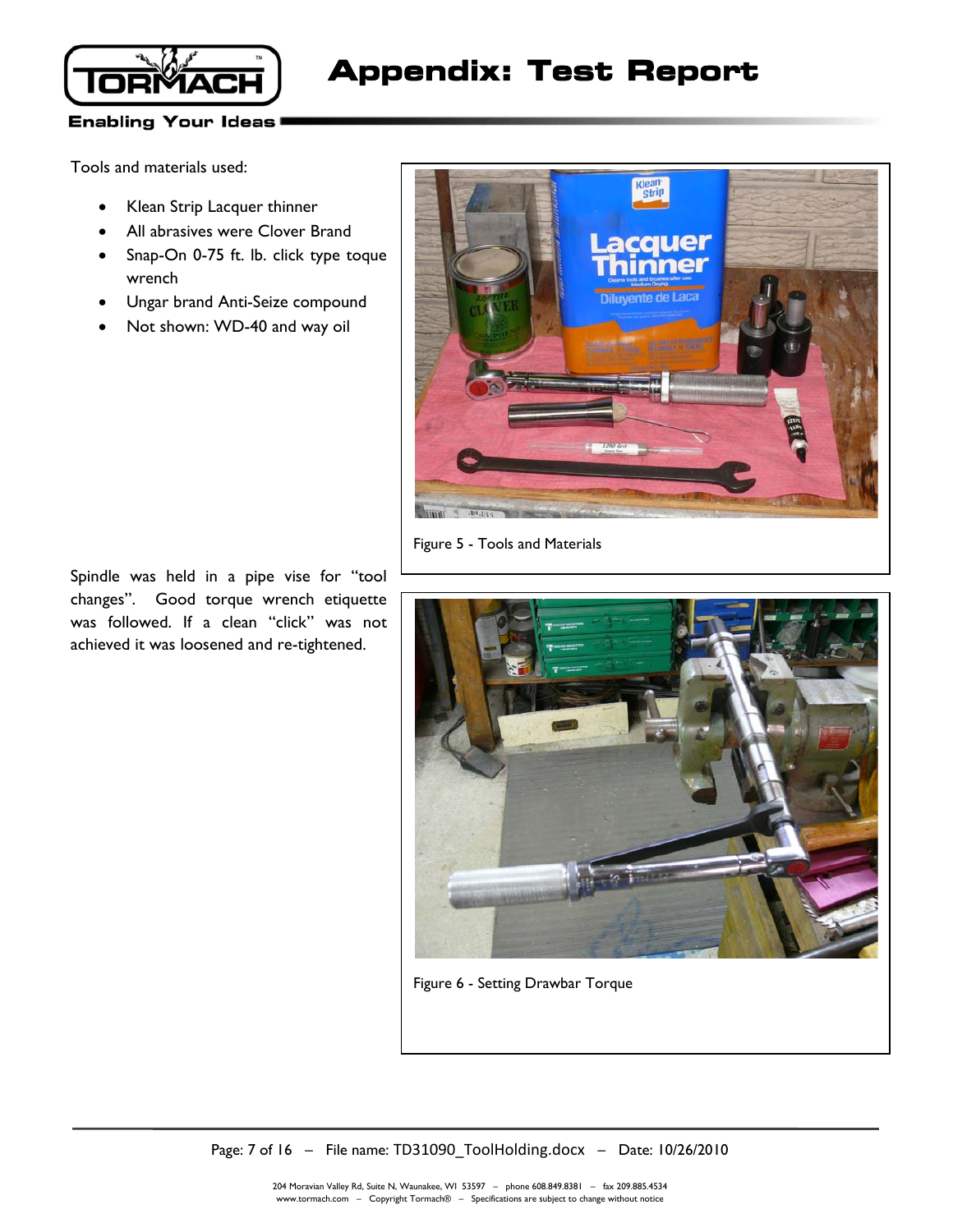

# **Testing Alternative Friction Surfaces**

While the conventional recommendation is to keep both the tool and the inside of the collet clean and dry, this practice is not always followed. In the first sequence of tests, the *Clean and Dry* condition is compared to a variety of reported practices. All tests were repeated 3 times or more if results were outside of the statistical norm. The variation here is only on the friction surface of the inside of the collet. Treatment of the other areas followed recommended procedures. This means there was anti-seize compound applied on the thrust surfaces of the drawbar and outside of the collet, collet threads, and drawbar washer. In cases where the results showed significantly less resistance to pullout compared to *Clean and Dry*, testing was not continued.

| <b>Torque</b> | Clean and<br>dry | Oiled (as<br>received) | 600<br>grit<br><b>Clover</b> | 400<br>grit<br><b>Clover</b> | <b>Polished</b> | <b>Fine</b><br>sandblast $^1$ | Light oil | <b>WD40</b> |
|---------------|------------------|------------------------|------------------------------|------------------------------|-----------------|-------------------------------|-----------|-------------|
| $20$ ft $lb$  | 1850 lb          | 700 lb                 | 2000 lb                      | 2100 lb                      | 1650 lb         | 1750 lb                       | 1500 lb   | 1450 lb     |
| 30 ft lb      | 2450 lb          | 900 lb                 | 2750 lb                      | 3000 lb                      | 2800 lb         | 2100 lb                       |           |             |
| 40 ft lb      | 3600 lb          | 1300 lb                | 3700 lb                      | 3750 lb                      | 3750 lb         |                               |           |             |

#### Observations:

**.** 

The *As Received* condition of new tooling has the tool coated with heavy oil, necessary for protection against rust during shipment. It is very clear that this oil should be removed. Cleaning with WD40 can remove the heavy oil and provides some protection against rust, but the holding power remains below that of the clean and dry condition. Use of a fine abrasive suspended in oil, such as Clover lapping compound, has been recommended by some people as a method of preventing rust while at the same time improving collet/tool interface friction due to the abrasive.

# **Testing Alternative Drawbar Preparations**

We are aware that not everyone will bother to apply anti-seize lubricant to the drawbar, threads, or collet taper. This set of tests reveals the impact of lubricant, or lack of lubricant, on those surfaces. This testing was done with a new drawbar, new drawbar thrust washer, new collet, and new TTS blank.

Page: 8 of 16 – File name: TD31090\_ToolHolding.docx – Date: 10/26/2010

 $1$  Note: The sand blasted finish wore off very quickly, reapplication not worth yield.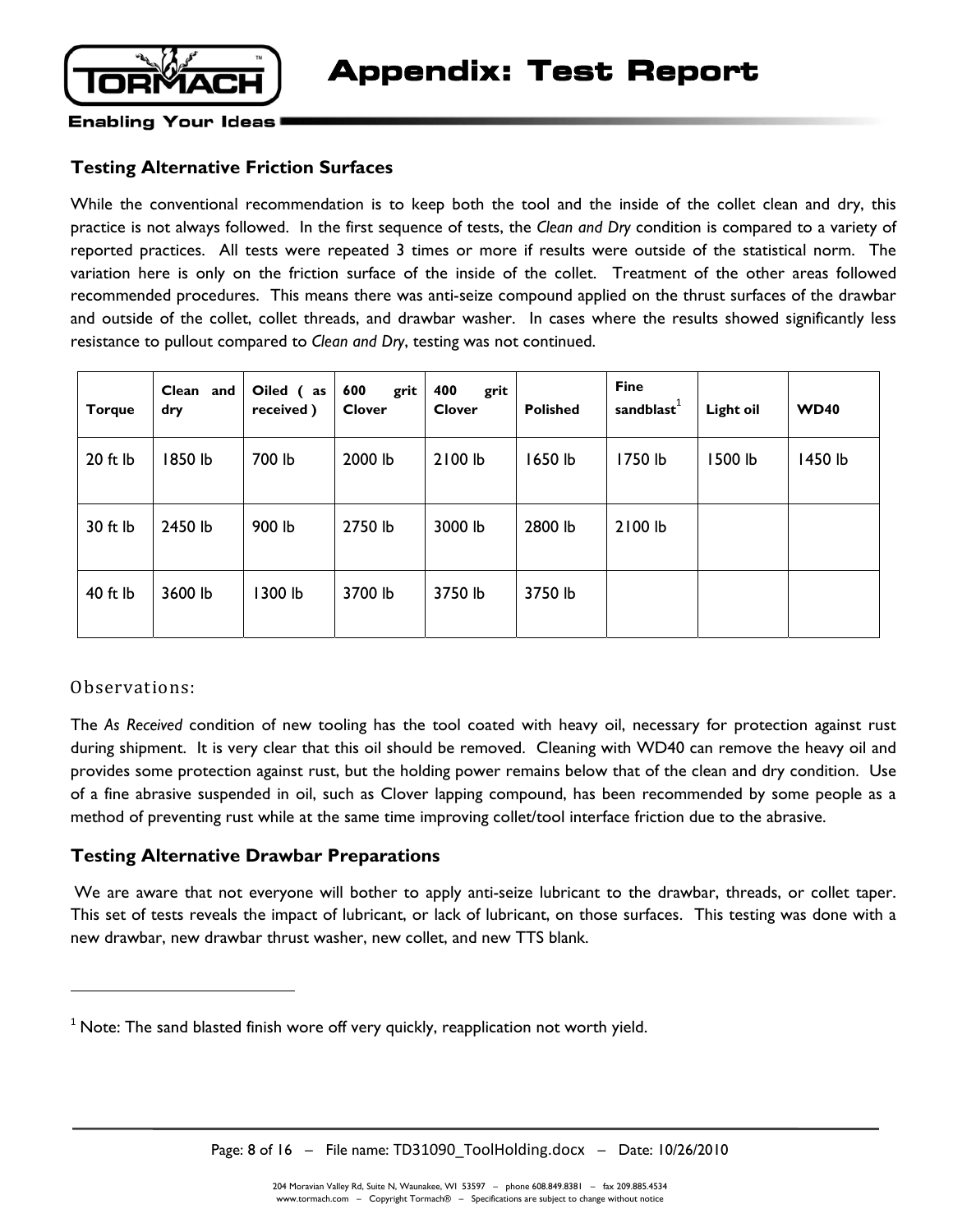

| <b>Torque</b> | Clean and Dry<br><b>TEST IA</b> | Galled and lubed<br><b>TEST IB</b><br>** | Clean and Dry<br><b>TEST 2A</b> | Galled and lubed<br><b>TEST 2B ***</b> | Machined Surfaces and lubed<br><b>TEST 2C</b> |
|---------------|---------------------------------|------------------------------------------|---------------------------------|----------------------------------------|-----------------------------------------------|
|               | 650 lb                          | 900 lb                                   | 900 lb                          | 1650 lb                                | 2050 lb                                       |
| $20$ ft $lb$  | 650 lb                          | 1150 lb                                  | 550 lb                          | 1700 lb                                | 2100 lb                                       |
|               | 600 lb                          | 1000 lb                                  | 550 lb                          | 1600 lb                                | 2000 lb                                       |
|               | 800 lb                          | 1400 lb                                  | 750 lb                          | 2150 lb                                | 2450 lb                                       |
| 30 ft lb      | 750 lb                          | 1950 lb                                  | 550 lb                          | 2250 lb                                | 2450 lb                                       |
|               | 750 lb                          | 2150 lb<br>2300 lb                       | 650 lb                          | 2300 lb                                | 2500 lb<br>2450 lb                            |
|               | 750 lb                          | 2900 lb                                  | 950 lb                          | 2650 lb<br>2700 lb                     | 3375 lb                                       |
| 40 ft lb      | 750 lb                          | 2800 lb                                  | 950 lb                          | 2500 lb                                | 3425 lb                                       |
|               | 800 lb                          | 2800 lb                                  | 825 lb                          | 2250 lb                                | 3425 lb                                       |

\*\* This data should be read from top to bottom. Results improved as the drawbar wore in.

\*\*\* This data should be read from bottom to top. Testing Started at 40 foot pounds and worked down, wearing the galled surface in.

*Clean and Dry* means the drawbar, thrust washer, collet and spindle were degreased and washed with lacquer thinner. The first column (Clean and Dry TEST 1A) produced the parts for the second column since the washer and drawbar became galled during the clean and dry test. In the second column, *Galled and Lubed*, the galled parts from the *Clean and Dry* test that were then lubed with anti-seize compound. It was applied liberally to the thrust washer and top of drawbar and drawbar threads and sparingly applied to the outside tapered surface and top of the R8 collet.

*Machined Surfaces and lubed* means the parts from *Galled and lubed Test 2* were re-machined for a good mating surface. Two sides of the thrust washer, the shank and head of the drawbar were machined, and the top of the spindle was dressed with a diamond lap.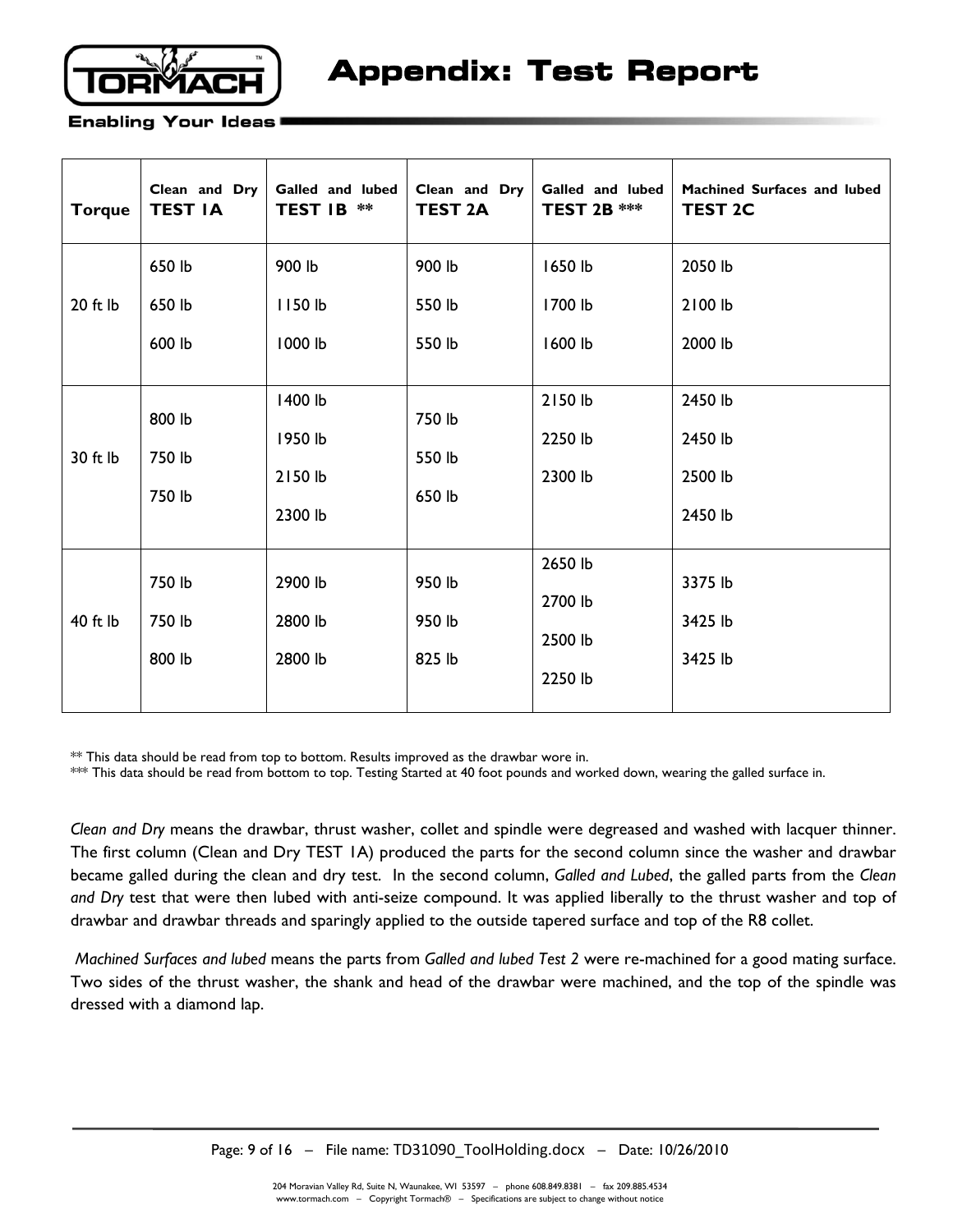

It became apparent in Test 1 that it was wearing in as the torque went up. The test was repeated with a new drawbar and thrust washer ( Test 2 ) and first torqued it to 40 foot lb and worked it back and forth a few times with a wrench and then started collecting data and worked down. (See  $***$  )

#### Observations

Let us review the table and describe the results in more explicit terms. Clean and dry on the drawbar bearing surfaces is clearly a bad situation. This is 1A and 2A. The sliding surface at the thrust washer and drawbar were immediately damaged. In 1B and 2B, we didn't bother to repair the damaged surface, we simply added lubrication. Sometimes it worked OK (2B), sometimes it didn't (1B). We only restored to proper force levels when we not only lubricated, but also repaired the surface by machining (2C).



Figure 7 - Galled Thrust Washer and Drawbar



Figure 8 - Close View of Galled Washer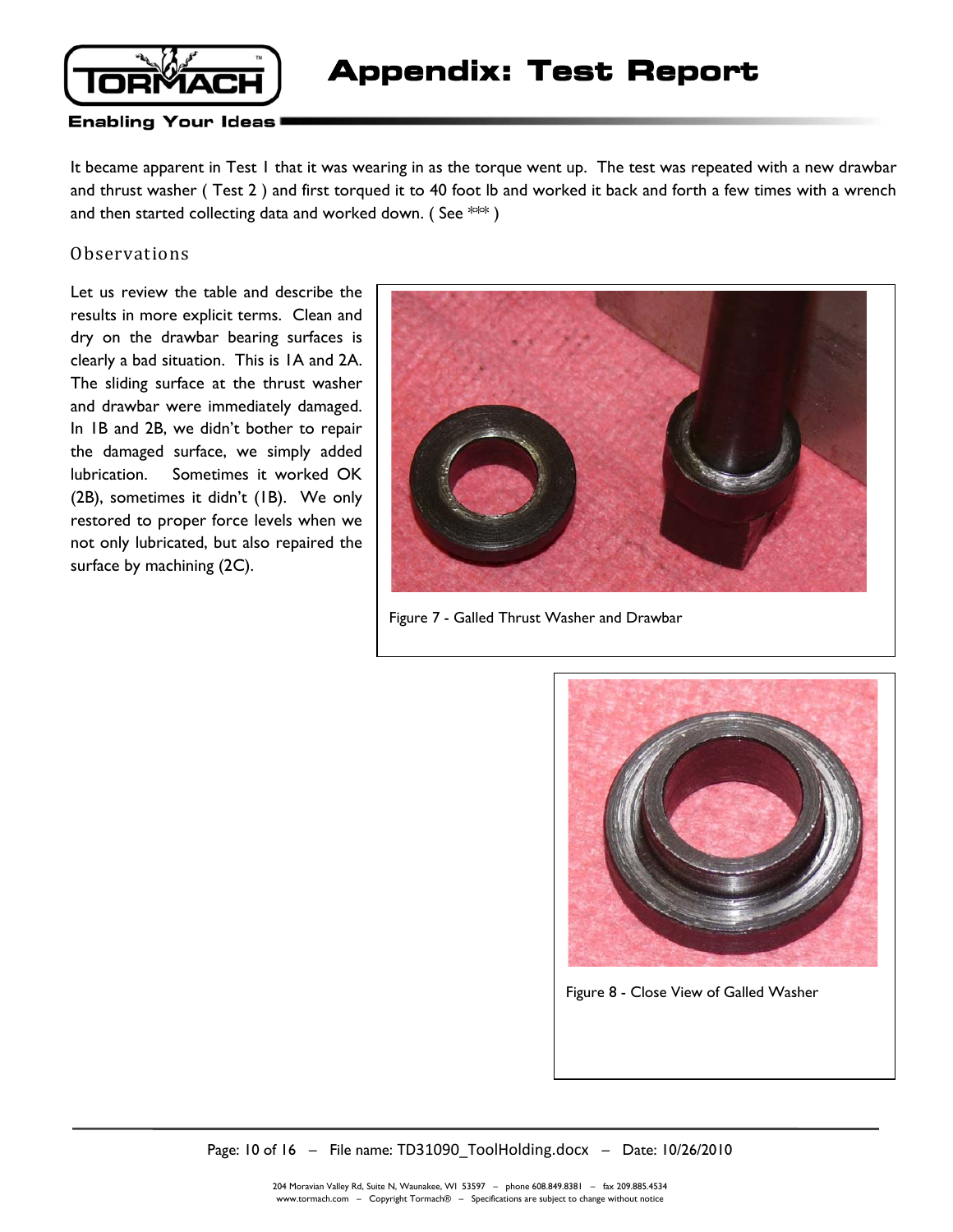



Figure 10 - Re-Machined Parts



Figure 11 - Anti-seize applied to thrust washer and drawbar

Page: 11 of 16 – File name: TD31090\_ToolHolding.docx – Date: 10/26/2010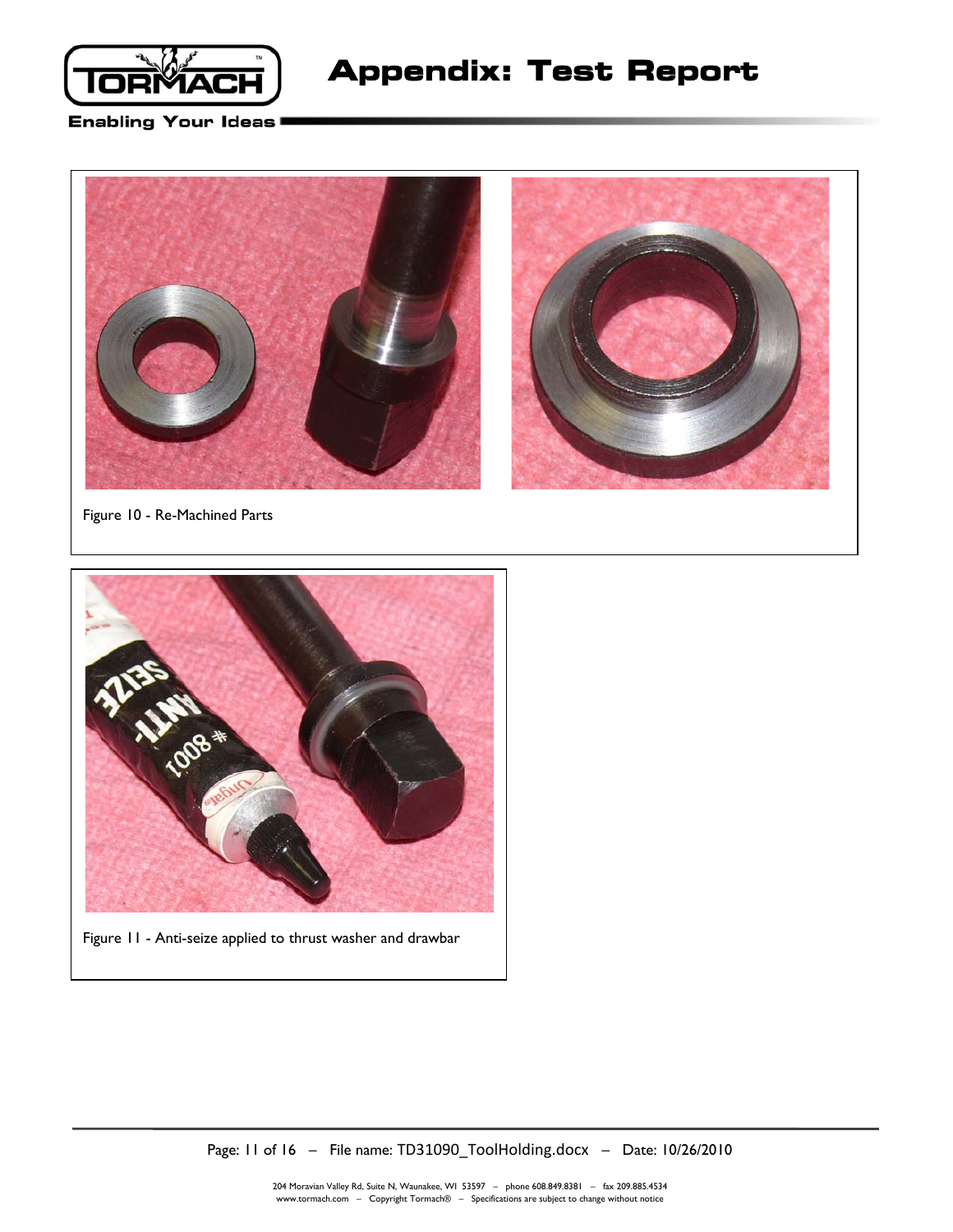

### **Additional Testing of Alternative Friction Surface**

The initial round of testing included the use of oil based abrasive lapping compound as a way to protect against rust with the oil of the compound, while counteracting the lubricant with the abrasive. It's clear from the tests that there is increased friction due to the abrasive, but the practice of putting an abrasive material in a precision ground collet is questionable. There should be no wear if the collet did not slip, but there remains risk that abrasive grit will migrate to the outside of the collet, where it slides against the spindle taper. Conservative use and proper procedures can mitigate the risk, but the issue remains. The question came up of just how fine a grit could remain effective for increasing friction. While any abrasive will remove metal, in practice it becomes apparent that grit finer than 1000 is more of a polishing compound than a metal removal agent. If small amounts of very fine grit were to migrate from the inside of the collet to the outside of the collet, it would be unlikely to result in any significant change in spindle taper geometry. It would be more likely to polish the inside of the spindle and thereby reduce friction, which is what is desired between the collet and the spindle taper. This lead to the tests that compared 1200 grit to 600 grit lapping compound.



Figure 12 - Anti-seize applied between thrust washer and spindle.

| <b>Torque</b> | 1200 Grit (lbf)          | 600 grit (lbf)                  | Clean and Dry (lbf)       |
|---------------|--------------------------|---------------------------------|---------------------------|
| $20$ ft $lb$  | 1900 / 1950 / 1950       | 2150 / 2150 / 2200              |                           |
| 30 ft lb      | 2650 / 2650 / 2450       | 2750 / 2650 / 2650              |                           |
| 40 ft lb      | 2900 /3175 / 3175 / 3175 | 3700 / 3300 / 3300              | 3650 / 3450 / 3250 / 3350 |
|               |                          | 3750 / 3450 / 3350 <sup>2</sup> |                           |

The testing was done with the collet and drawbar from Test 2 with machined thrust surfaces. The abrasive paste was applied to the TTS shank only, and the 1200 grit was done first. For comparison, the 600 grit test was repeated with

 $\overline{a}$ 

 $2$  600 grit re-applied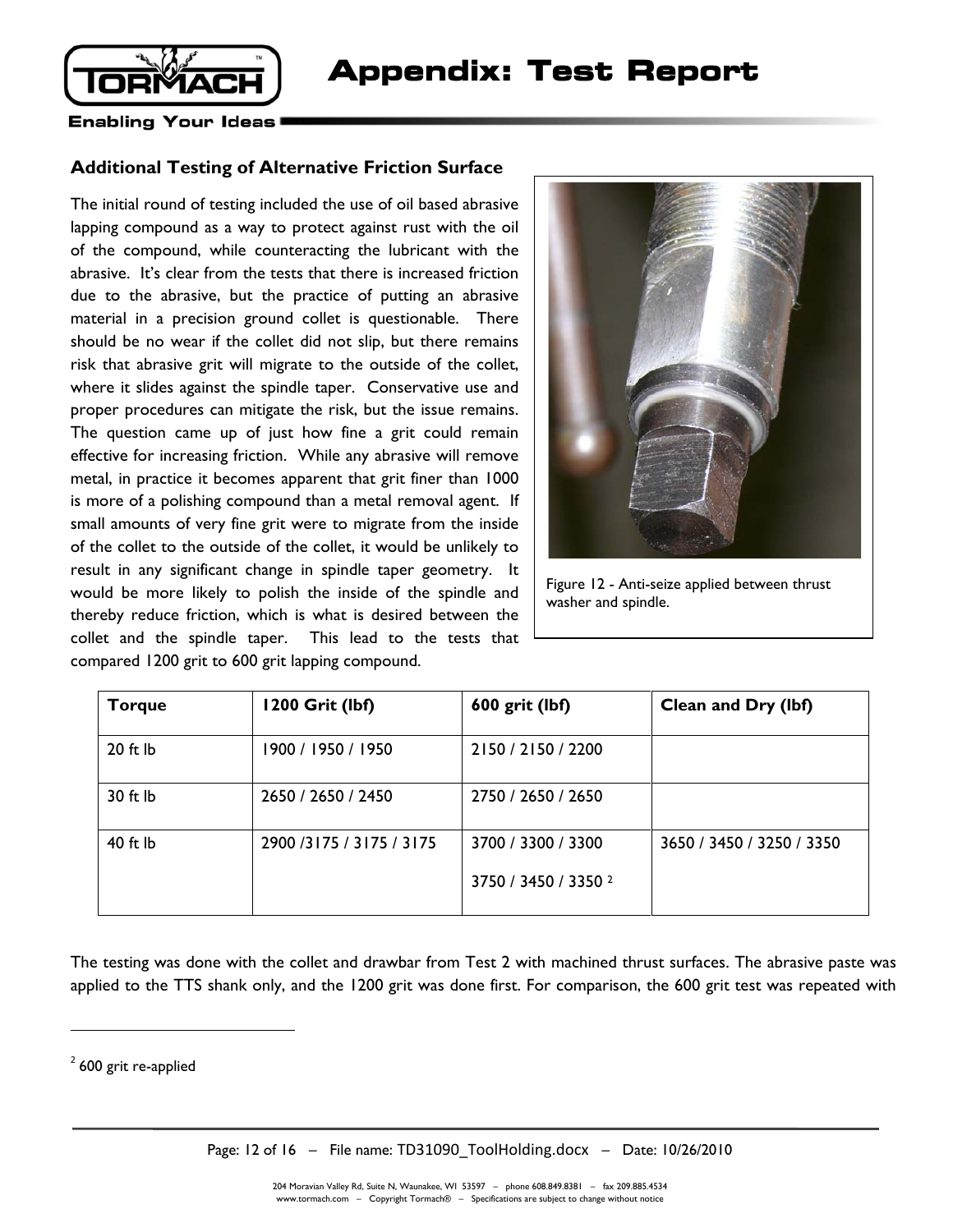

these same parts. The shank and collet were cleaned with lacquer thinner before applying the coarser grit. At 40 foot pounds of torque, we noticed that after the first test the force required to "pop" the collet decreased. This resulted

in the 40 ft. lb. test being repeated with a fresh application of abrasive paste. With similar results, we concluded that the "pop" or failure of the grip broke down the abrasive grit, and is unlikely to be a problem unless it fails. Essentially, the majority of the large abrasive particles were probably broken with the instant of the first slip.

After the 600 grit test, we cleaned the shank and collet and retested *Clean and Dry* to see what, if any, affect the abrasive had on the parts. As before, after the "pop", results were reduced with each failure as it burnished the surface. Without the failure it does not appear that burnishing would occur.



Figure 13 - Compound spread around with finger

# *Observations*

.

Use of 1200 grit lapping compound shows some reduction in gripping power relative to the 600 grit, however the difference in gripping power is insignificant. The different in observable wear on the parts is significant.



Figure 14 - Effect of 1200 grit compound on shank after about 10 torque / failure cycles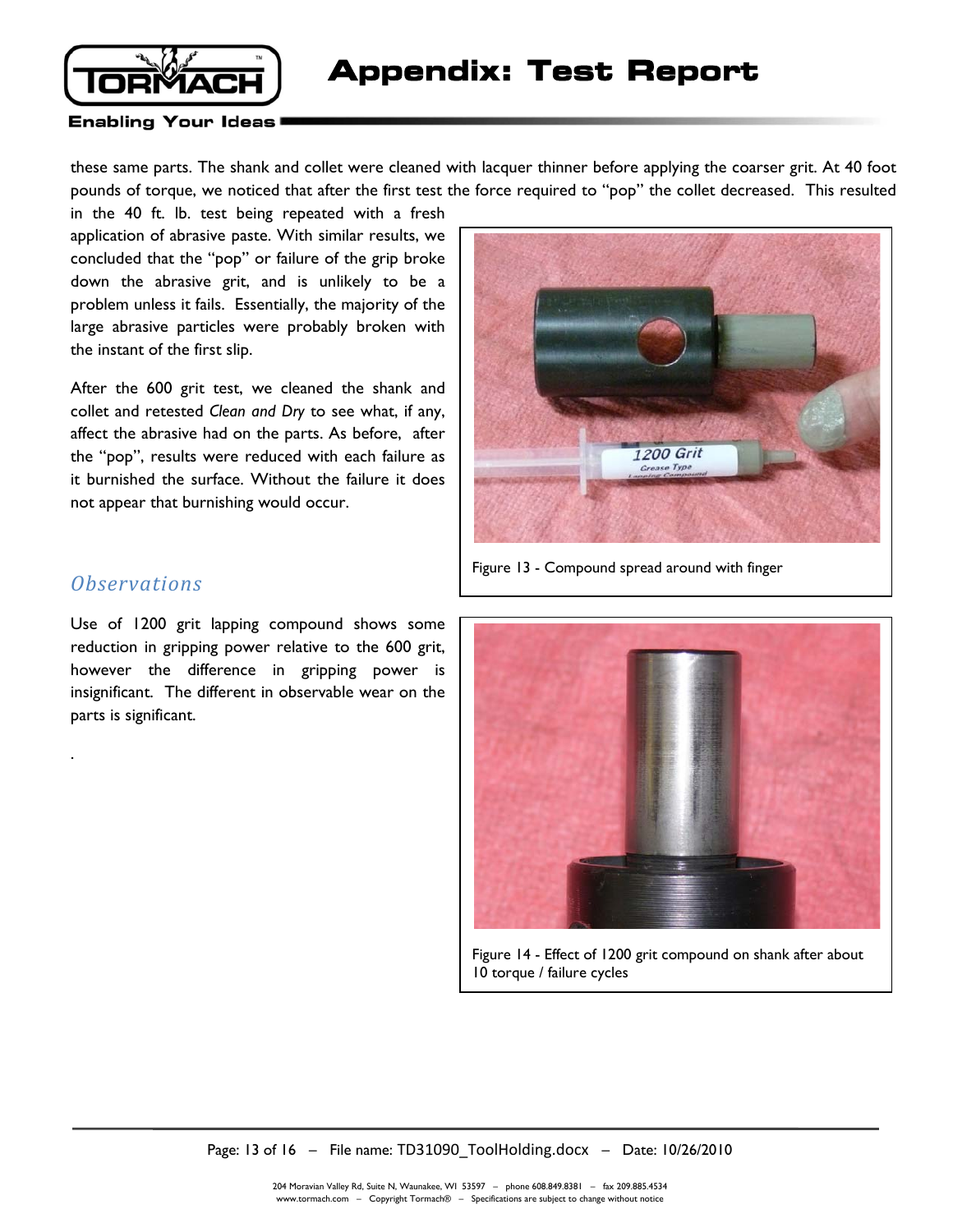

# **Appendix: Test Report**

#### **Enabling Your Ideas**



Figure 15 - Effect of 600 grit compound on shank after about 10 torque / failure cycles. New TTS blank on left for comparison



Figure 16 - Thrust surfaces after about 50 tests with anti-seize. Looks great and feels smooth.

Page: 14 of 16 – File name: TD31090\_ToolHolding.docx – Date: 10/26/2010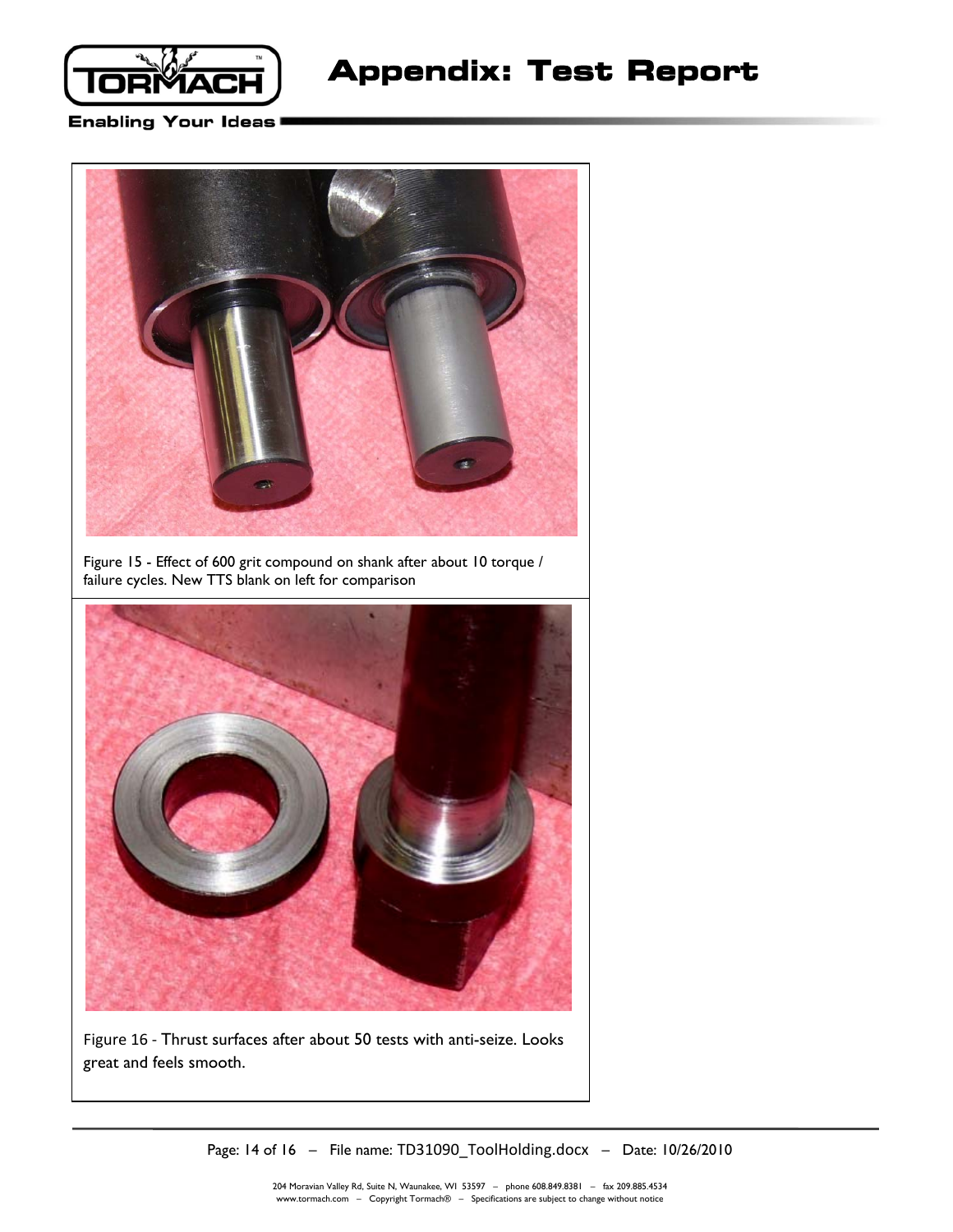



Figure 17 - Effect of 1200 grit compound on collet  $\vert$  Figure 18 - Effect of 600 grit compound on collet



### **Conclusions**

The motivation for these tests was the observation that some operators occasionally experience pullout while others never experience the problem, yet those who never have the problem are often running similar tooling, cutting tougher materials, or driving the machining process harder. The tests were done as an effort to identify what might be the variables between techniques that have problems and techniques that do not.

The first set of tests confirms the conventional recommendation for clean and dry inside the collet and outside the tool. It also showed the dramatic reduction in holding power if the tool was left with heavy oil on the surface.

The second set of tests confirms the importance of using anti-seize lubricant on the threads, drawbar, and the outside of the collet. If the draw bar and collet thrust surfaces are not properly lubricated with an appropriate anti-seize compound then applied torque will not be transmitted to the collet and holding power will be drastically reduced. Tests also show that, while the addition of lubricant can improve a damaged drawbar, resurfacing the drawbar is necessary to restore full holding power. Recognize that both drawbar and collet are wear items and should be replaced as necessary.

What was not tested was the combination of doing things wrong. The first set of tests showed an oiled tool has only 33% of the holding power of clean and dry. The second set of tests showed a dry drawbar yields only 25% of the holding power of a lubricated one. We did not combine to test an oiled tool with a dry drawbar, but the data clearly leads to the conclusion that holding power would be exceptionally poor.